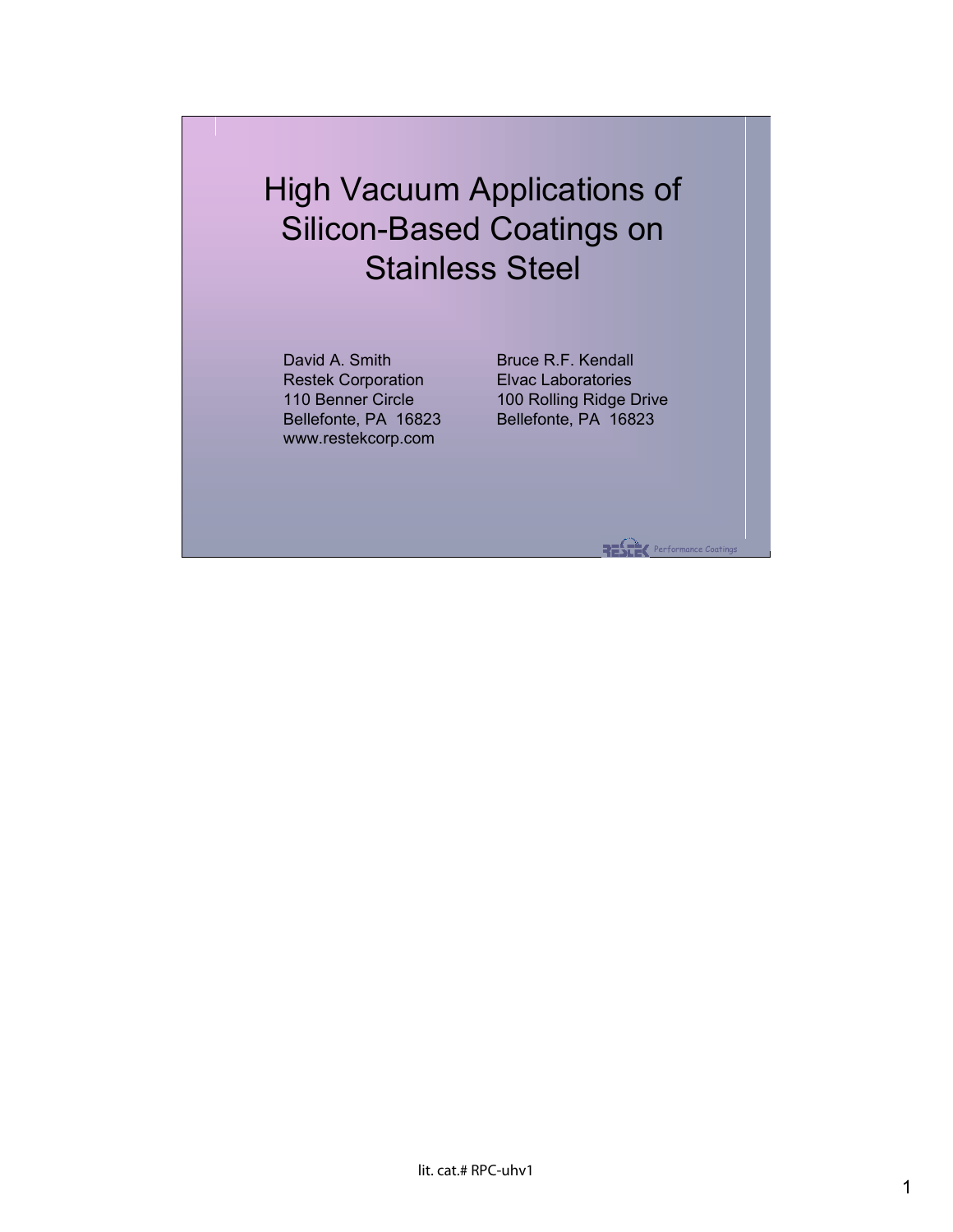## **Objective**

Evaluate comparative outgassing properties of vacuum components with various surface treatments

**RESER** Performance Coatings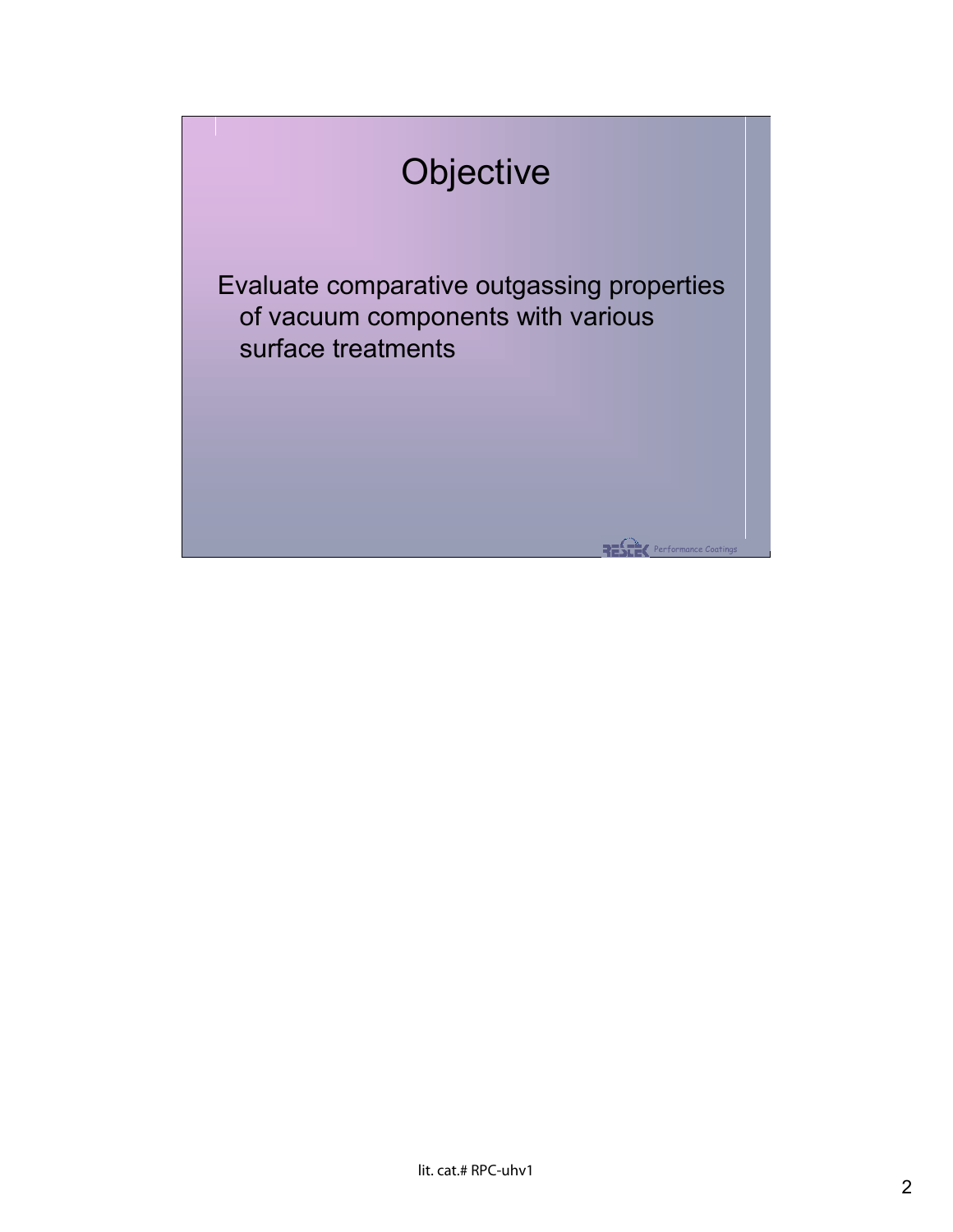## **Outline**

**RESER** Performance Coatings

- Experimental design
	- Theoretical basis
	- Systems
	- Test components
	- Surface treatments
	- Experimental evolutions
- Outgassing data and discussion
- Conclusions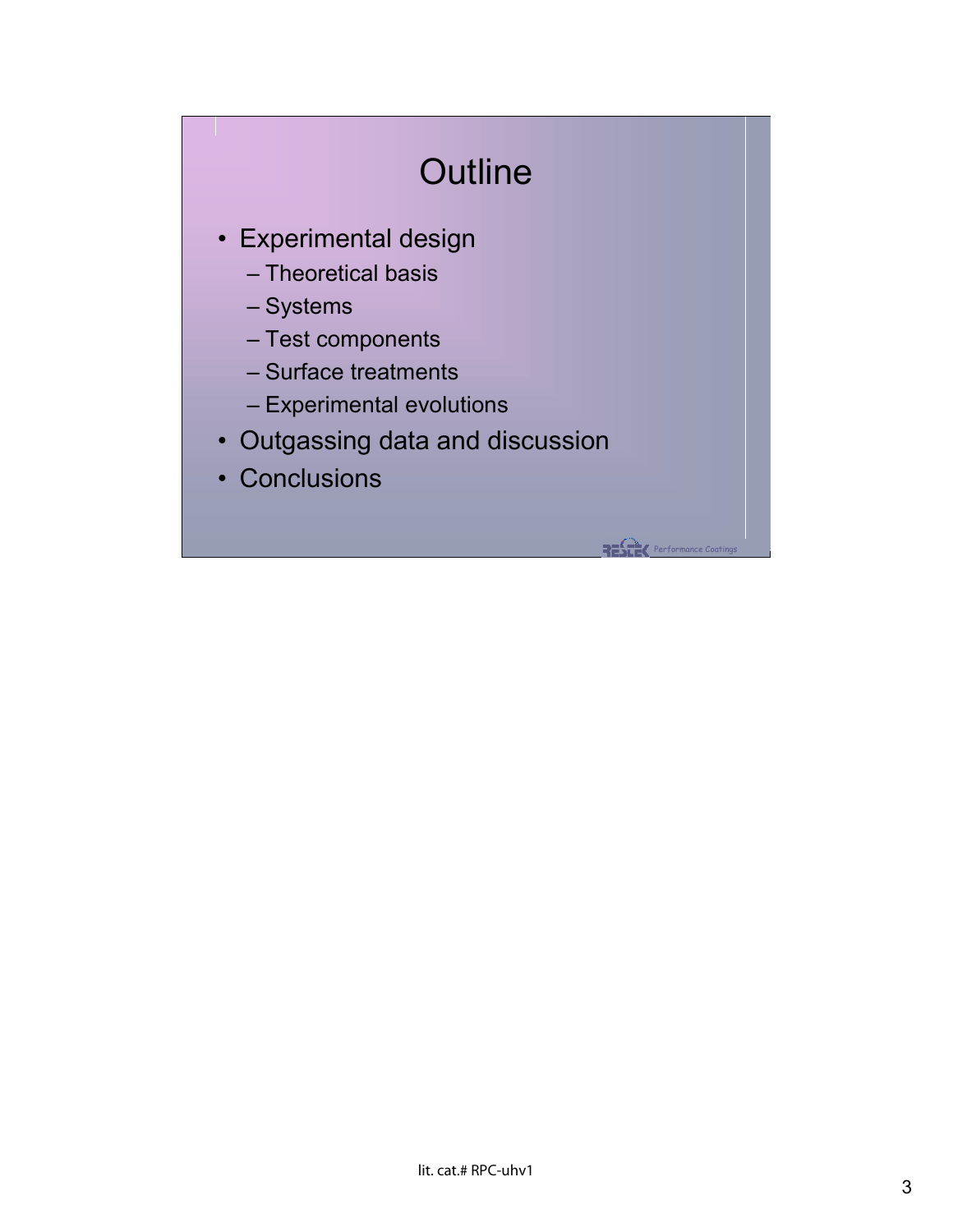

Our experimental design allows us to isolate and directly compare outgassing rates with increasing temperature. By applying heat, the outgassing rates are exponentially increased for the purpose of timely data collection. These comparisons with experimental controls will directly illustrate the differences incurred by the applied coatings.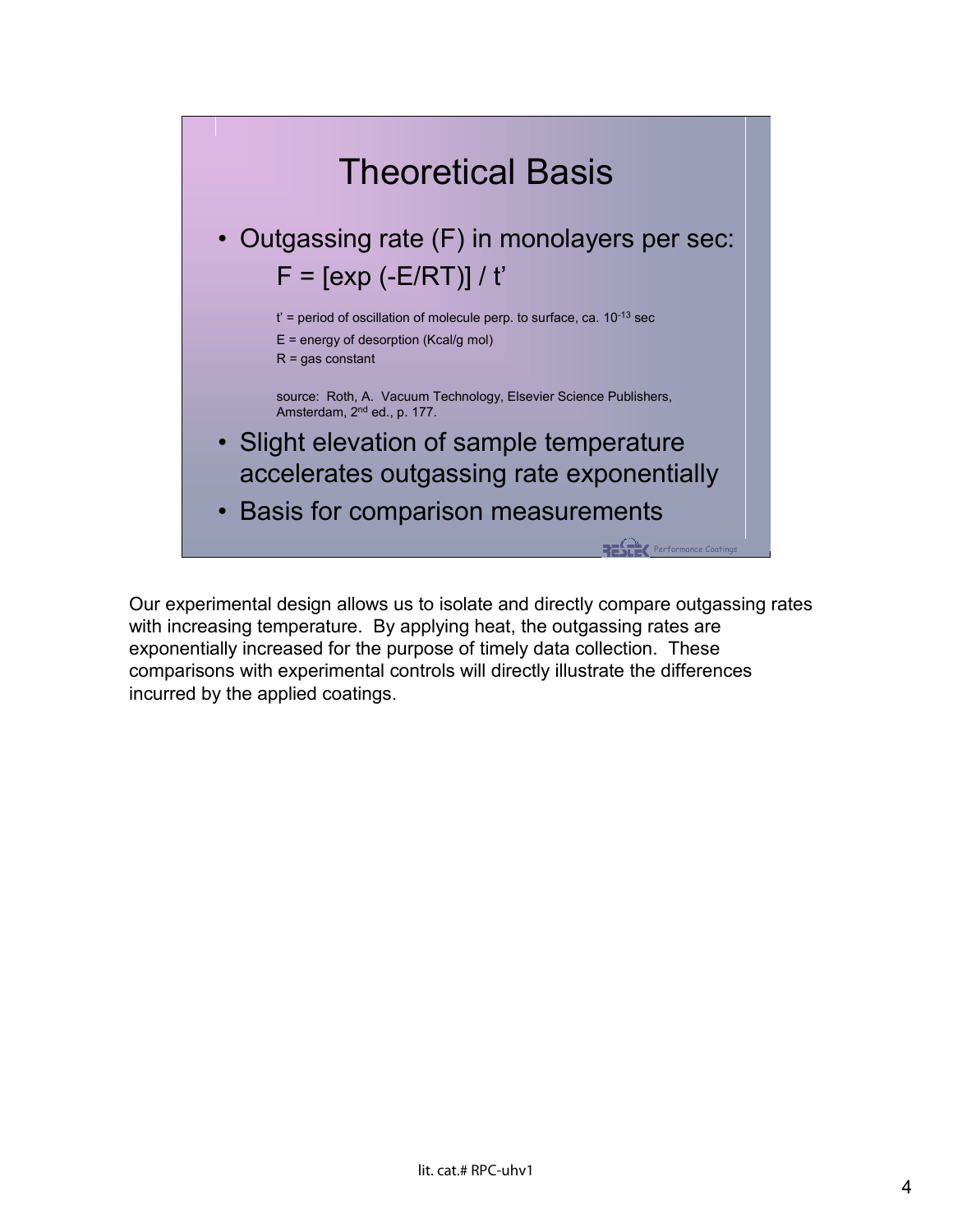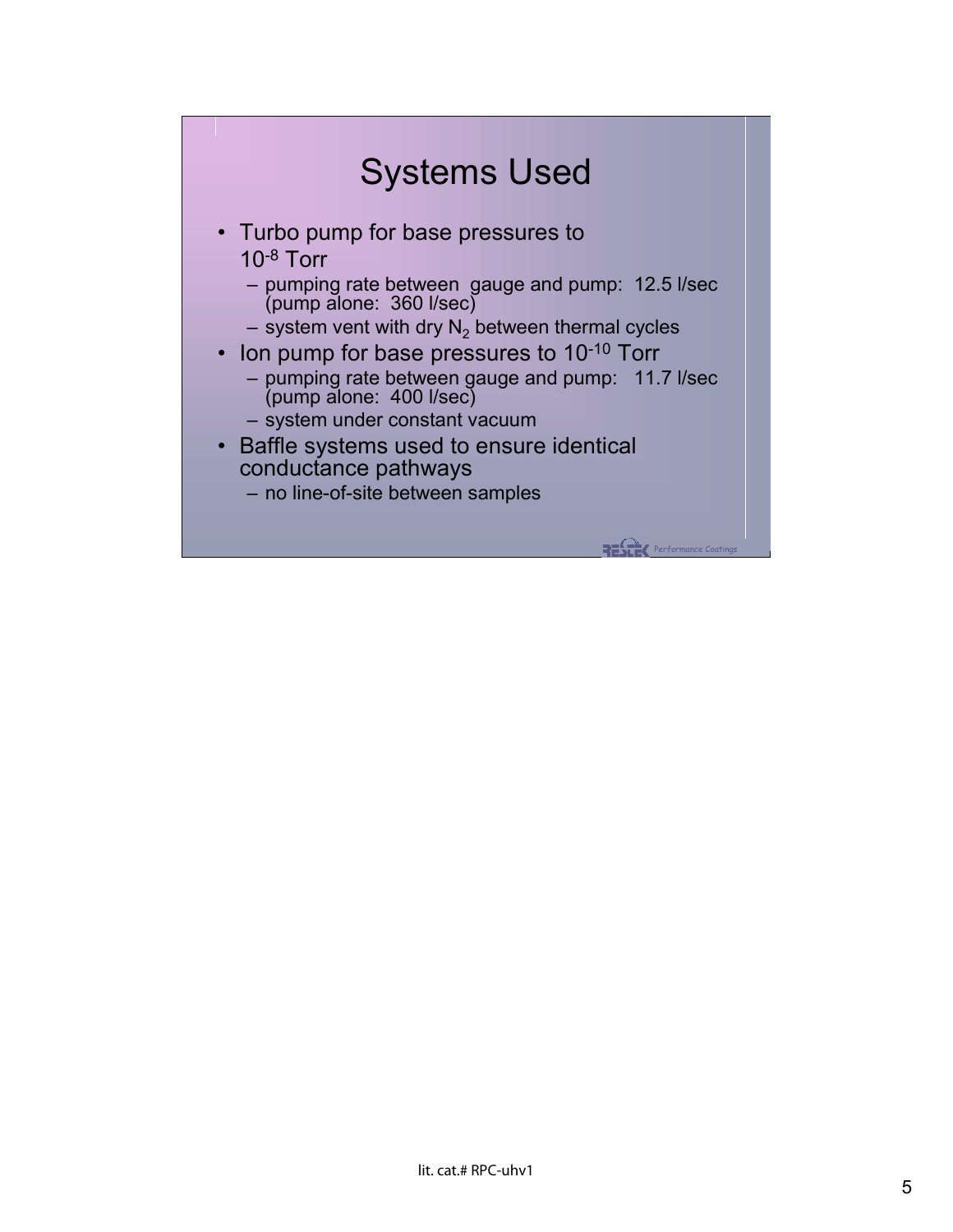## Performance Coatings Test Components and Surface **Treatments** • 1st Generation "N" samples – 304 SS tube, dual flange – Raw, as received – Heat cleaned – Blue Silcosteel®

This is the first of a series of samples tested in our experimental evolution. The blue sample (far left) was a standard coating commercially available through Restek. However, subsequent improvements in coating technology led to the evaluation of new surfaces that will be available in the future. Note the heating shroud on the sample to the far right. It too evolved in order to prevent heat transfer to uncoated sections of the vacuum system.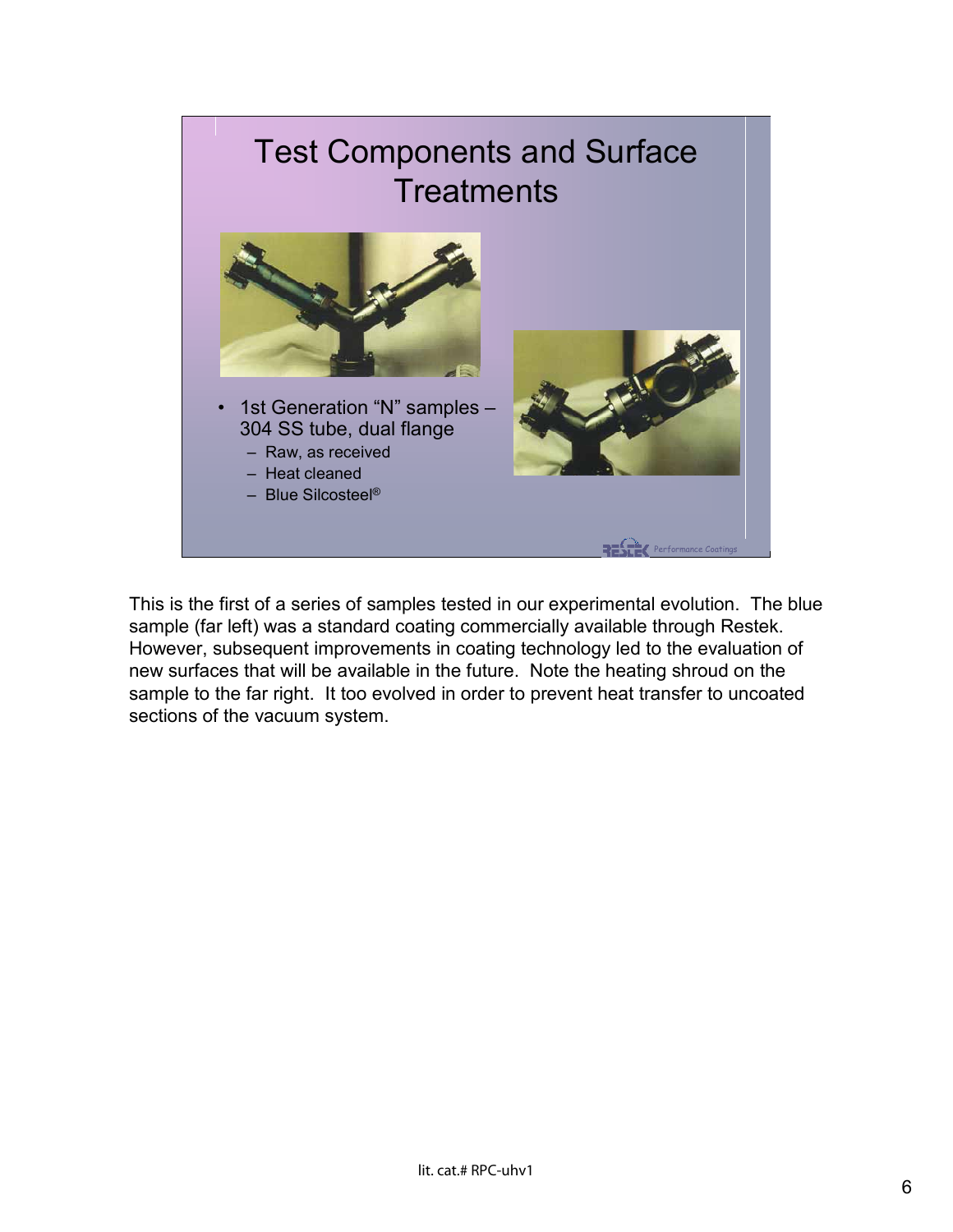

The only difference between heat cleaned and Silcosteel coatings was the coating itself. Both parts were cleaned the exact same way, only the coated parts were exposed to the deposition gases whereas the heat cleaned parts were instead exposed to inert gas. This allowed for an appropriate experimental control to highlight the performance of the coating itself.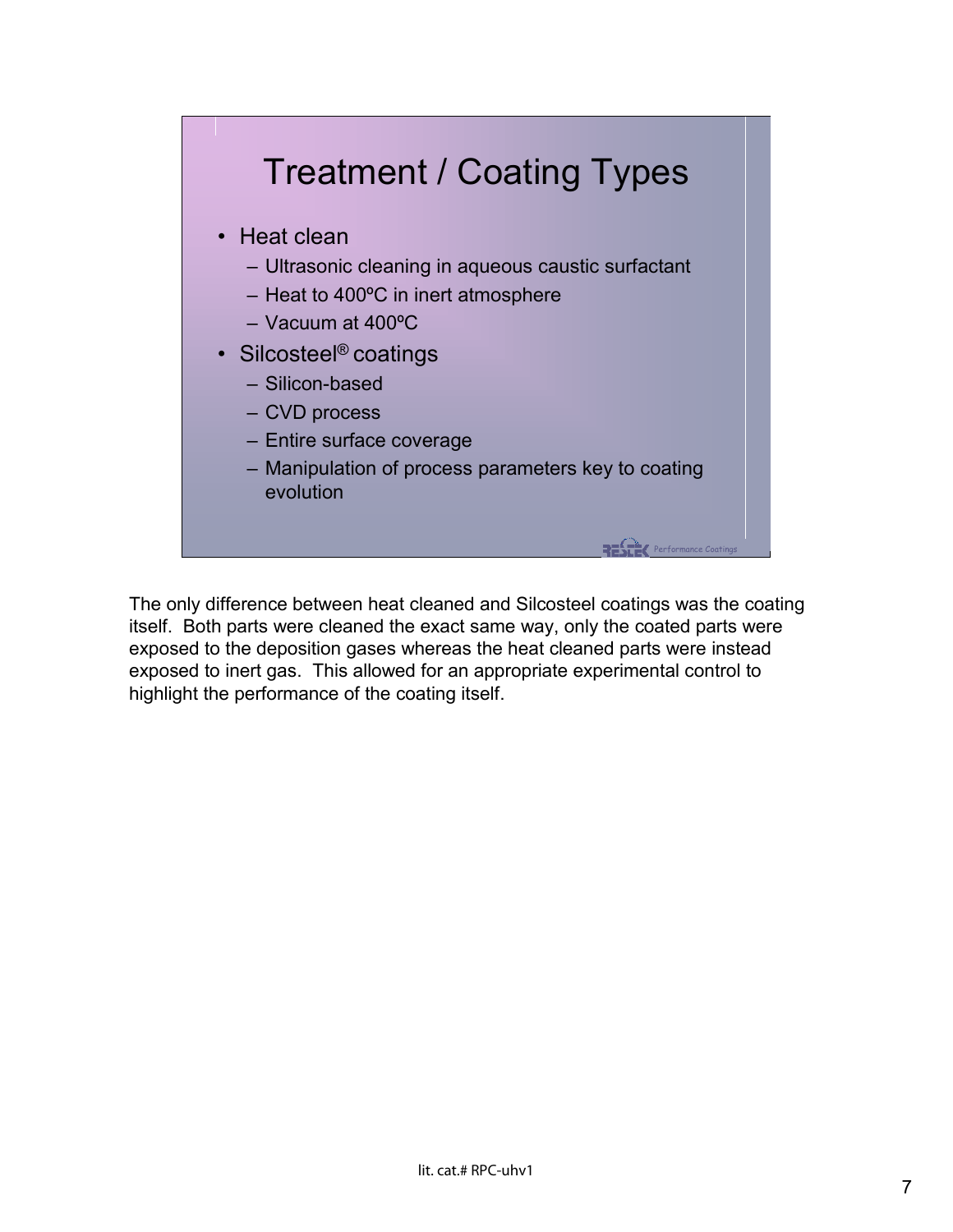

Second generation samples eliminated the terminal Conflat of the first generation pieces. Testing raw, as received samples was also eliminated. The outgassing for raw items was so extreme compared to heat cleaned and coated samples that it was determined that more appropriate comparisons could be highlighted without untreated parts. The first time these parts were tested, a beta version of Silcosteel was used. The second time around, a Silcosteel-UHV coating was used.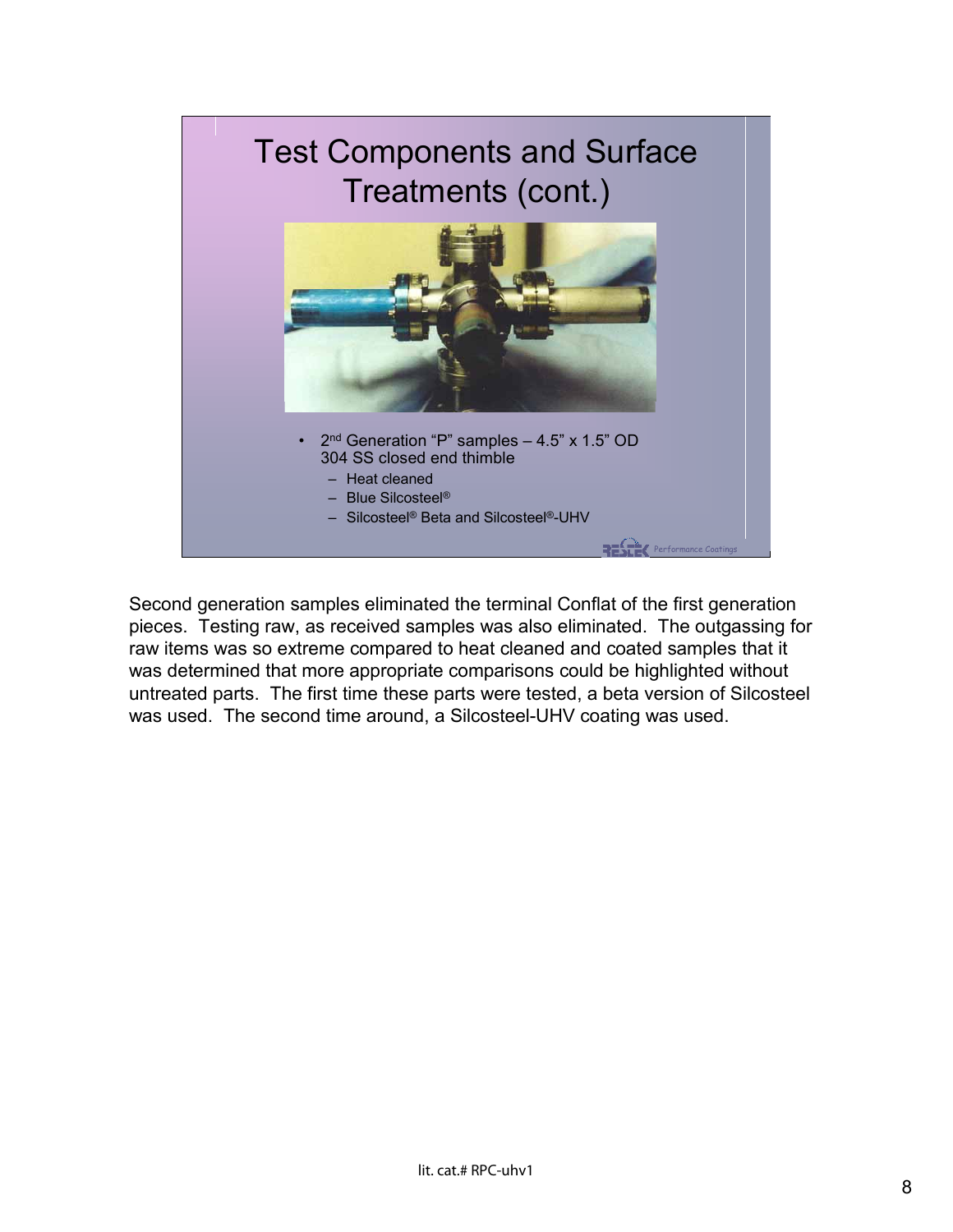

There was also a comparison of Heat Cleaned vs. Silcosteel-UHV coated gauge housings on an Ion pump system. Thanks to Televac for supplying the housings.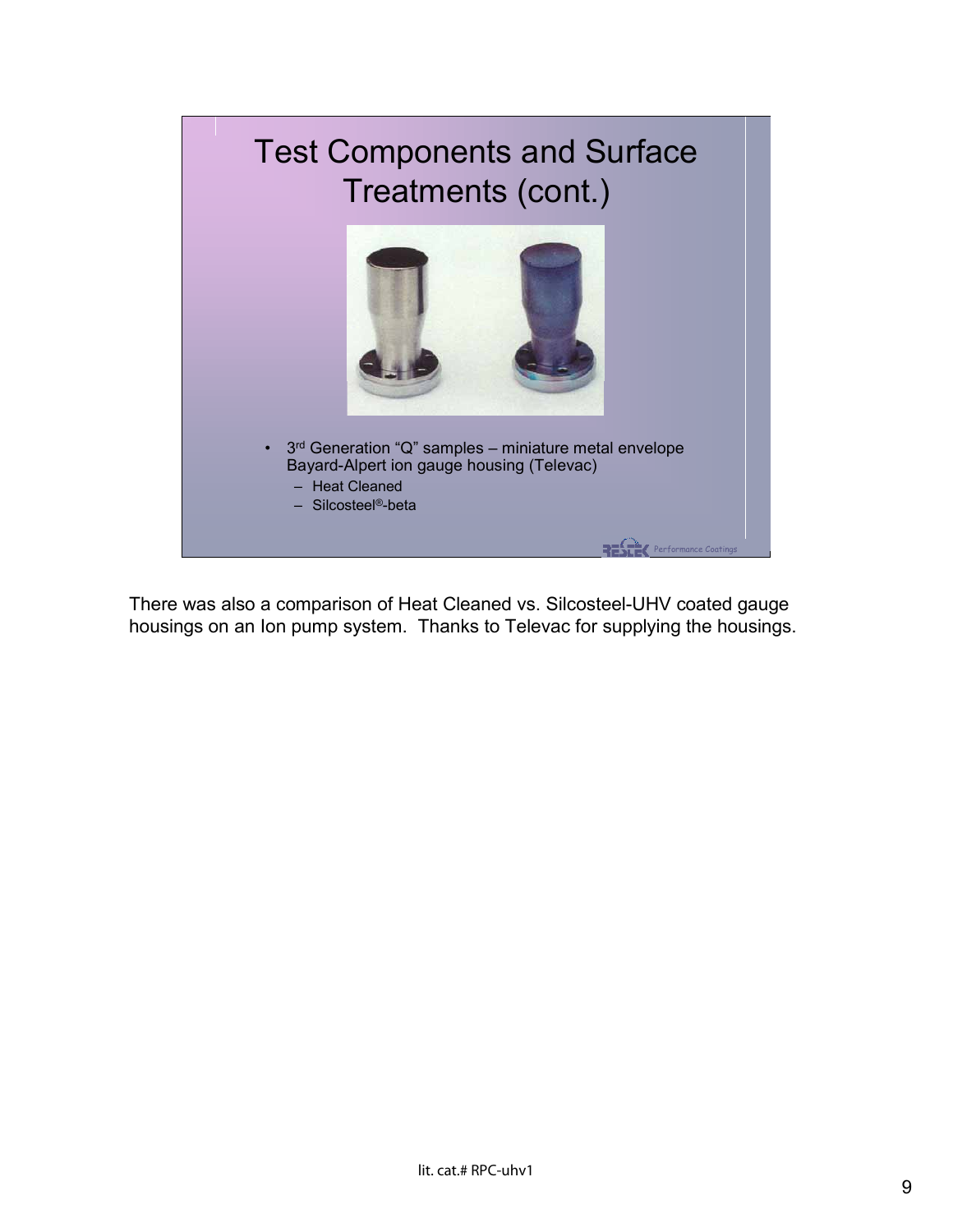

Heating shrouds evolved to prevent heating of non-treated areas and give more accurate outgassing data from only the coated surfaces.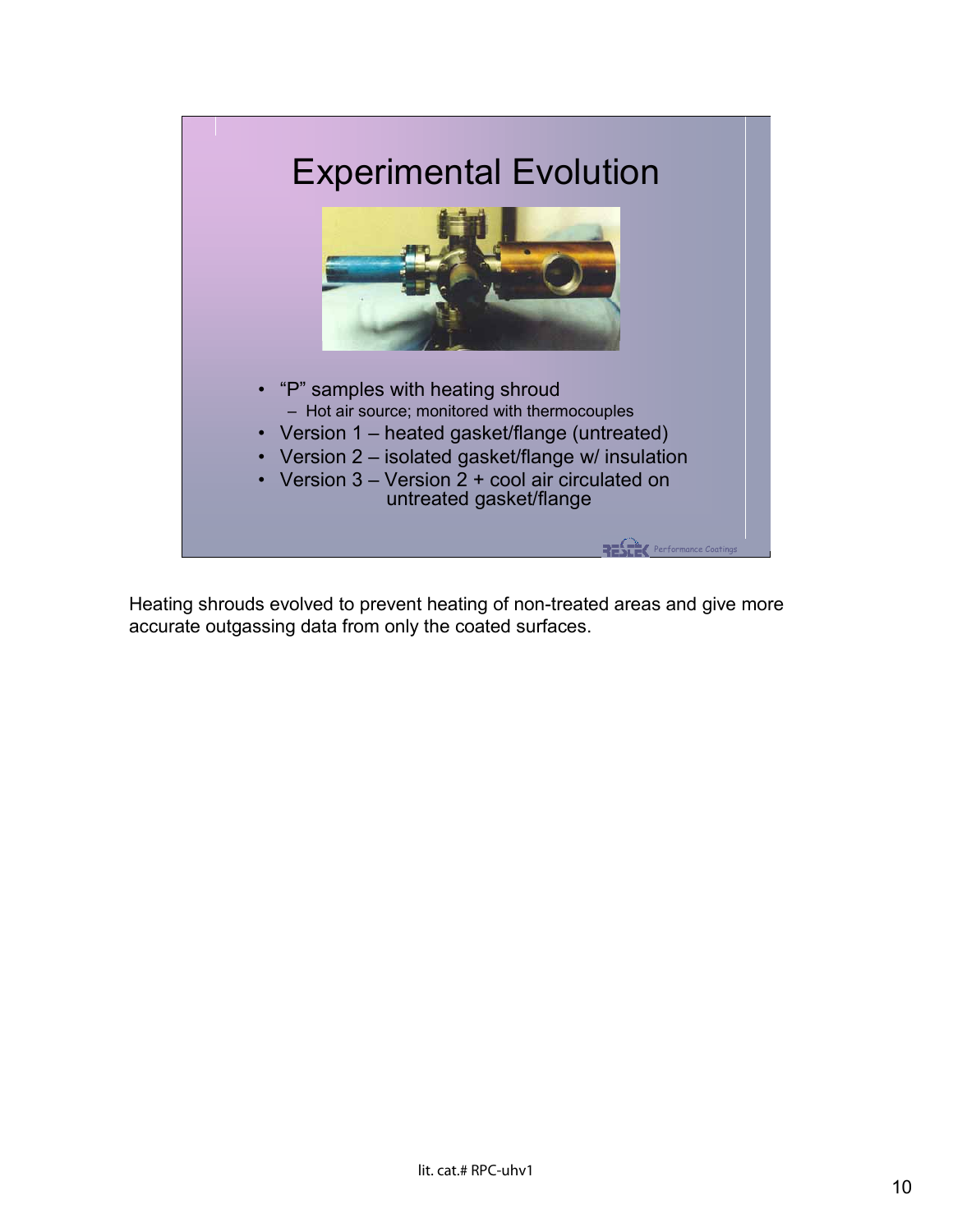

Data output graphs show pressure differences on the y-axis (base pressures are indicated in text at bottom of slide). Therefore, higher increases in pressure indicate higher outgassing rates. The x-axis shows units of time during which pressure readings were performed. Parenthetical values are surface temperatures (in Celsius) at the indicated time.

Note the highly improved performance of both cleaned and coated parts compared to raw.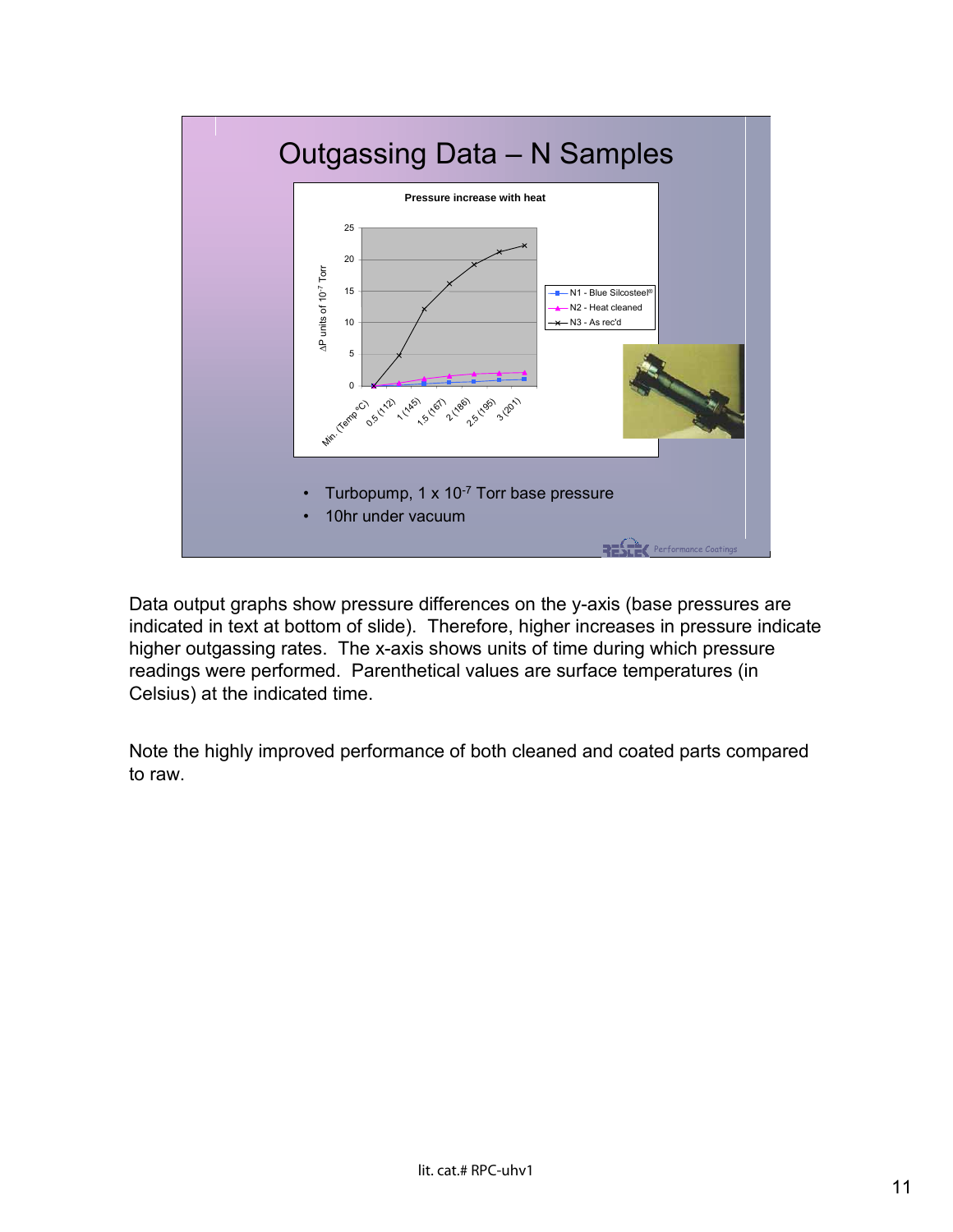

To highlight the differences between heat cleaned and coated, the y-axis is expanded. The stock Silcosteel coating maintains a significant outgassing advantage over the heat cleaning throughout the temperature range. Pressure increases are in units of 10-7 Torr.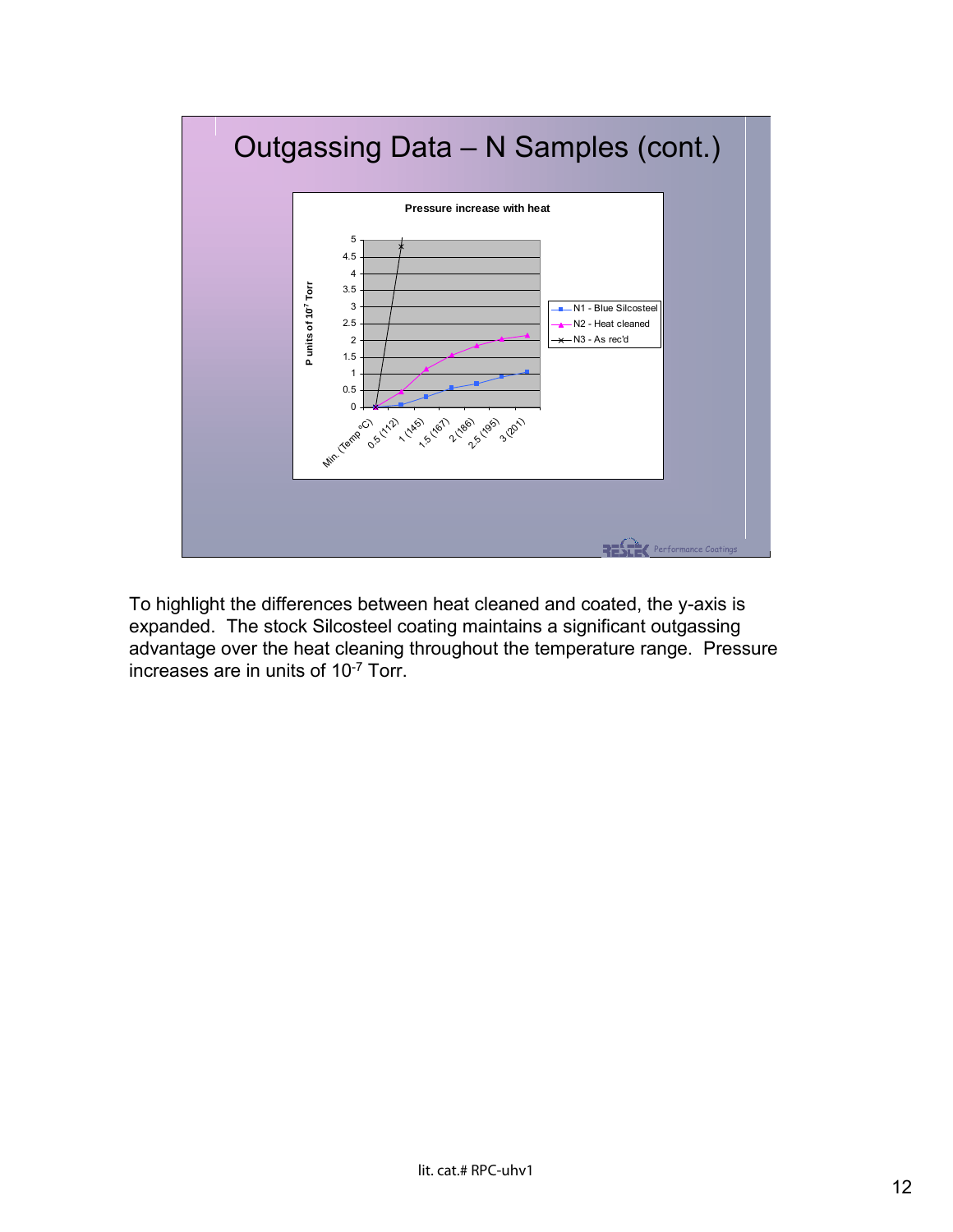

The 3<sup>rd</sup> iteration of samples were the first to use an ion pump system. With an initial base pressure in the 10<sup>-9</sup> Torr range, the Silcosteel beta component exhibits a significantly lower outgassing rate throughout the temperature increase.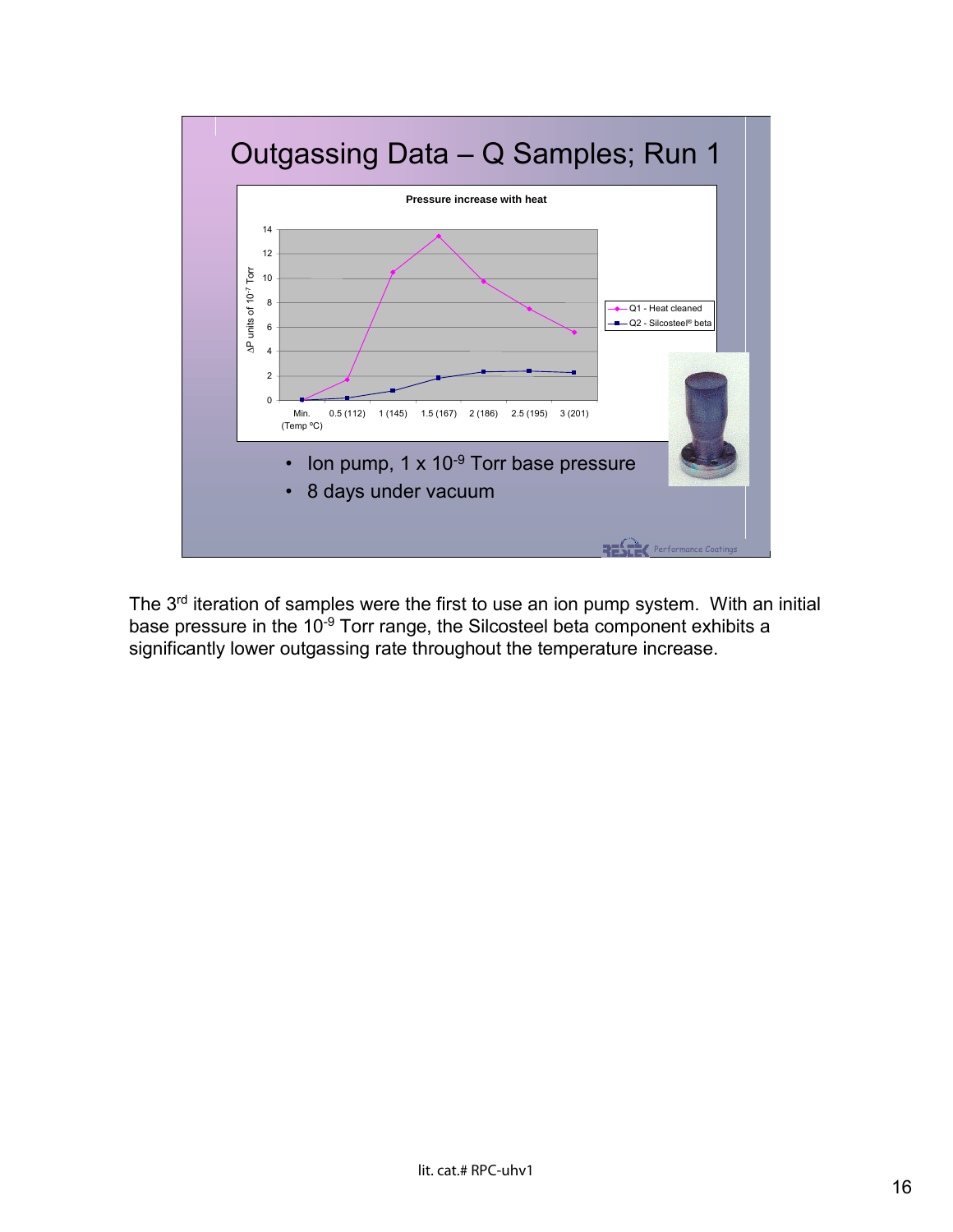

The improvement for Silcosteel beta continues. Note the degree of pressure increase is now in the low 10-9 Torr range (y-axis).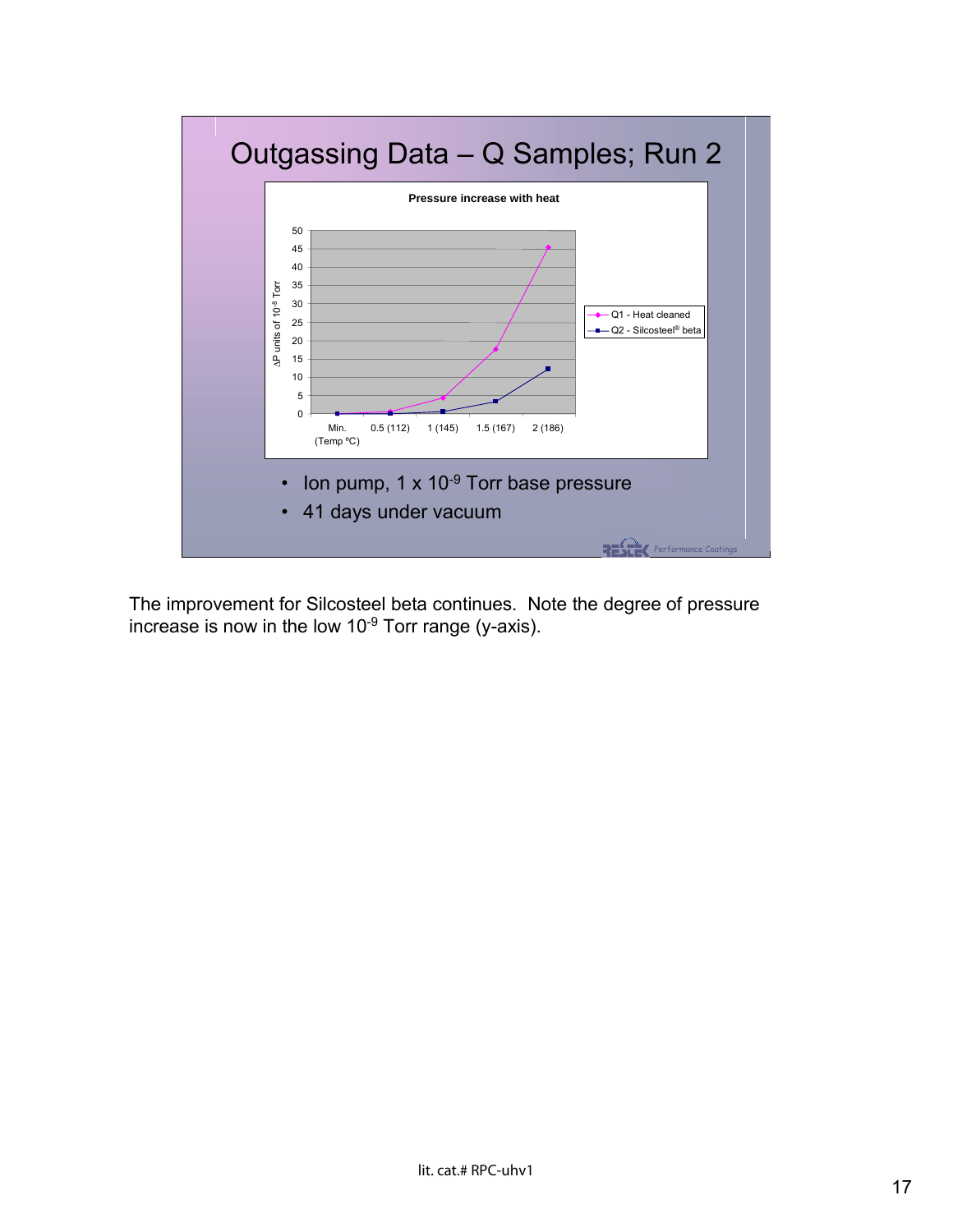

After 156 days under vacuum, the base pressure and pressure increases are down to the low 10-10 Torr range. Even at its lowest temperature reading (61ºC), the Silcosteel beta shows a pressure increase of 0.07  $\times$  10<sup>-10</sup> Torr, whereas the Heat Cleaned increased 0.45 x 10-10 Torr. This is a 6.4-fold improvement for the coated system.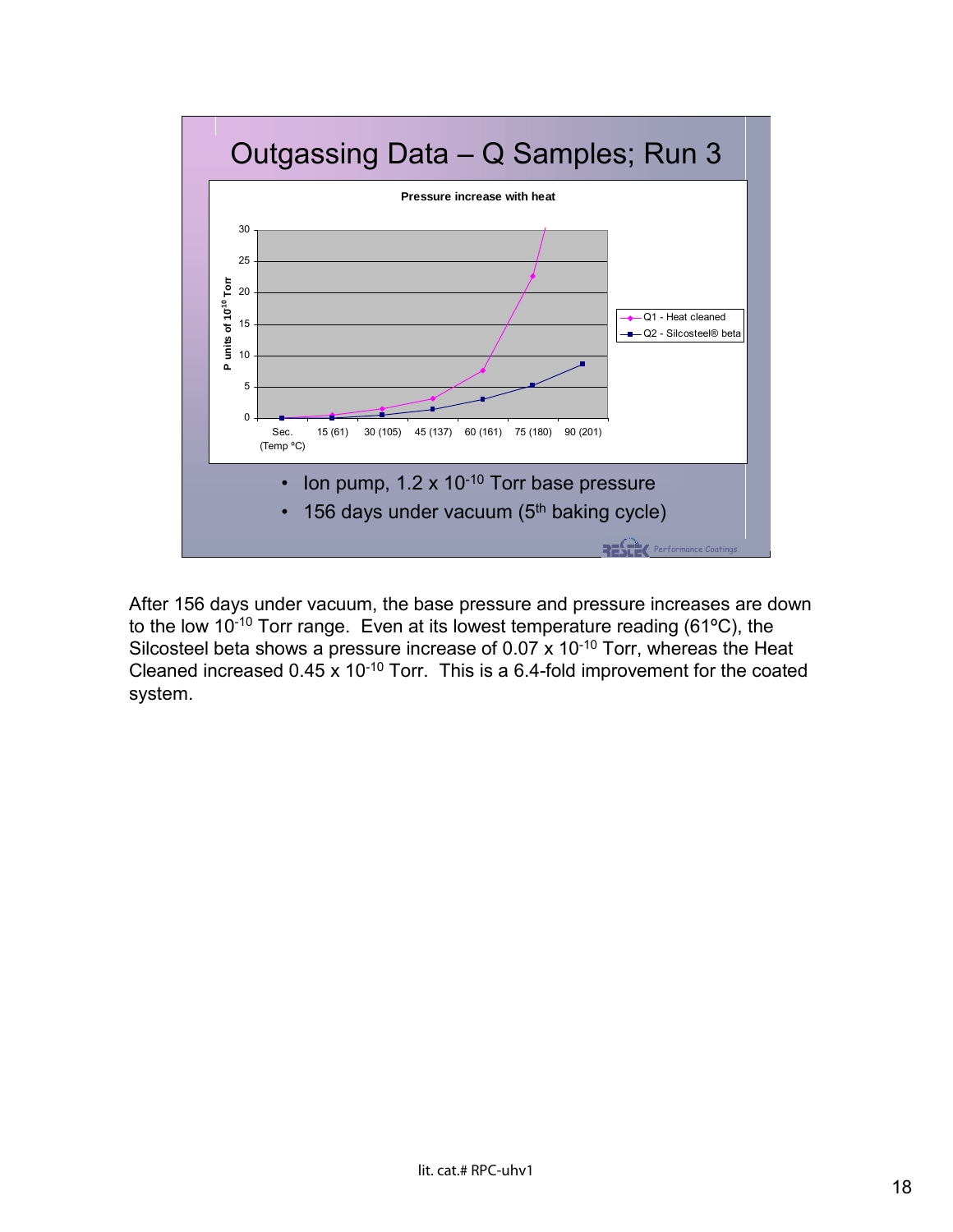

The most recent advance in Restek's coating technology is called Silcosteel-UHV. This surface was applied to the Generation 2 pieces for evaluation under a typical turbopump startup process. The treated parts were tested for outgassing rates after 1hr and 10hrs of pumpdown. This figure illustrates a significant decrease of outgassing rate when comparing the heat cleaned part to Silcosteel-UHV. Note the operating base pressure of 4.6 x 10-7 Torr.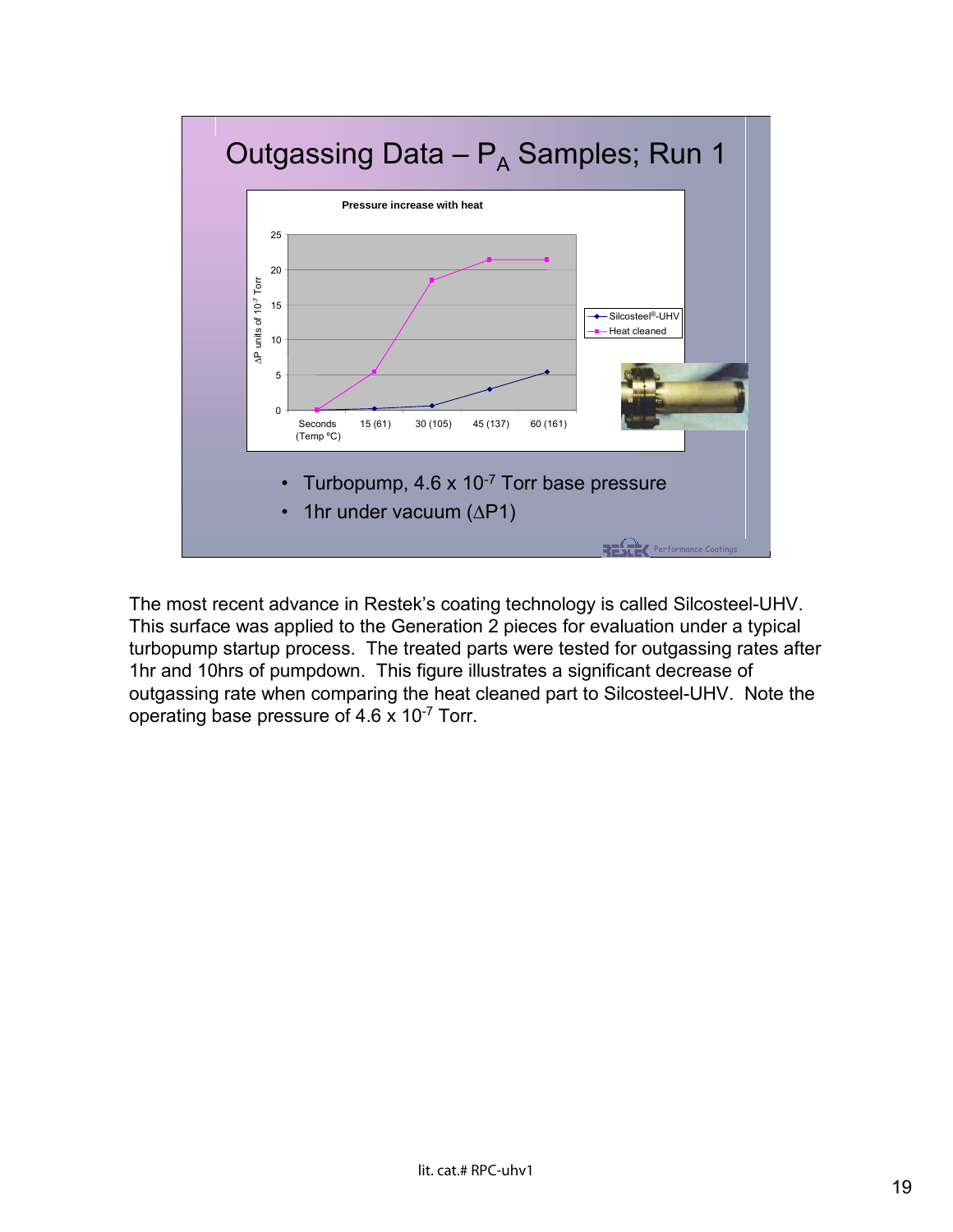

At hour 10 of pumpdown on a turbopump system, the Silcosteel-UHV coating still shows a significant improvement over a Heat Cleaned part. Base pressure is now in to the 10-8 Torr range.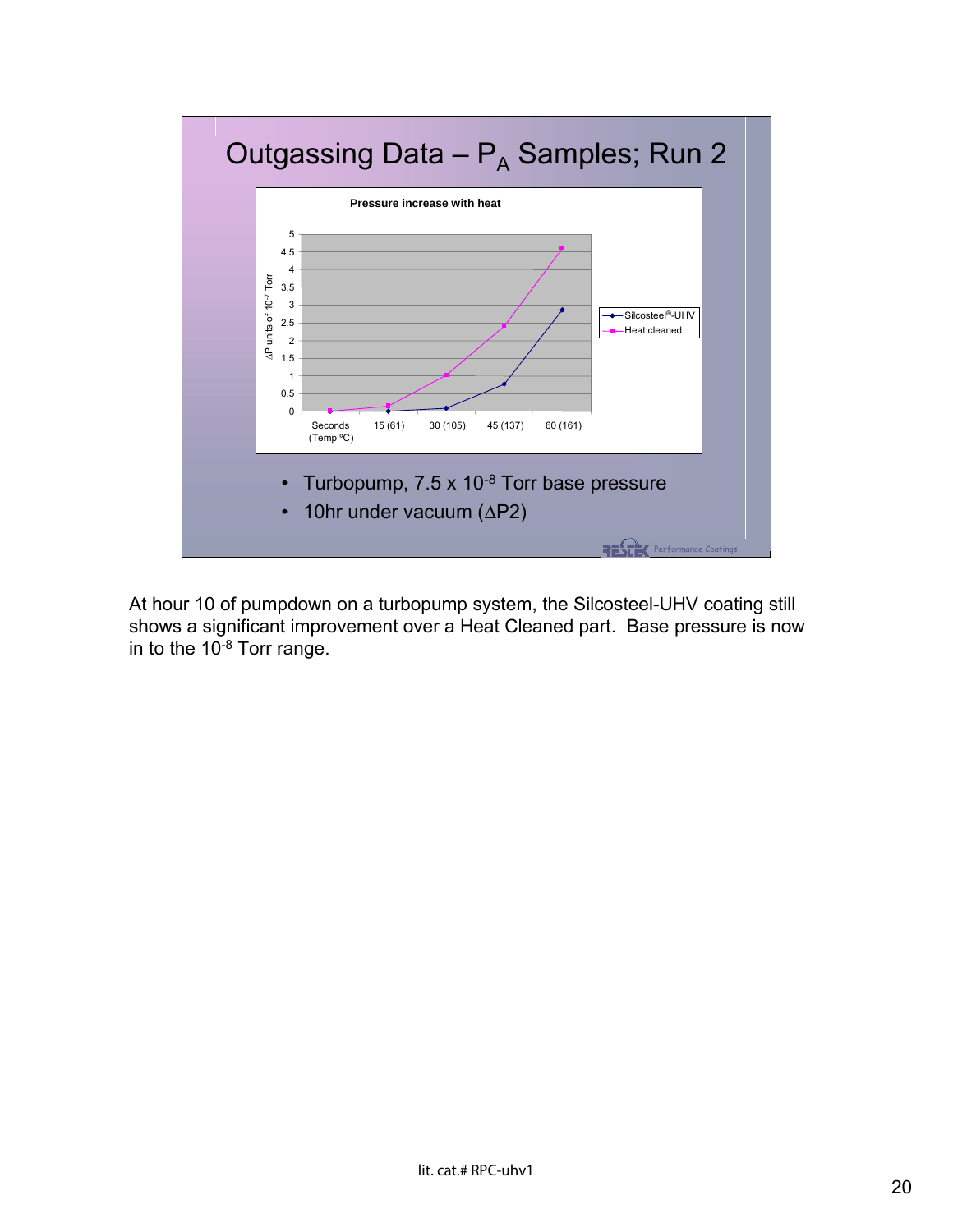

The previous two figures visually compared the variation in outgassing rates for Heat Cleaned and Silcosteel-UHV parts relative to increasing temperature. At the first data point, 61ºC, the figures show a seemingly small difference in outgassing. However, if we compare these results numerically, the differences are impressive. After 1 hour, the Silcosteel-UHV has a 27-fold improvement in outgassing rate (Torr I set<sup>-1</sup> cm<sup>-2</sup>) and even after 10 hours under vacuum, the Silcosteel-UHV maintained a 14-fold improvement.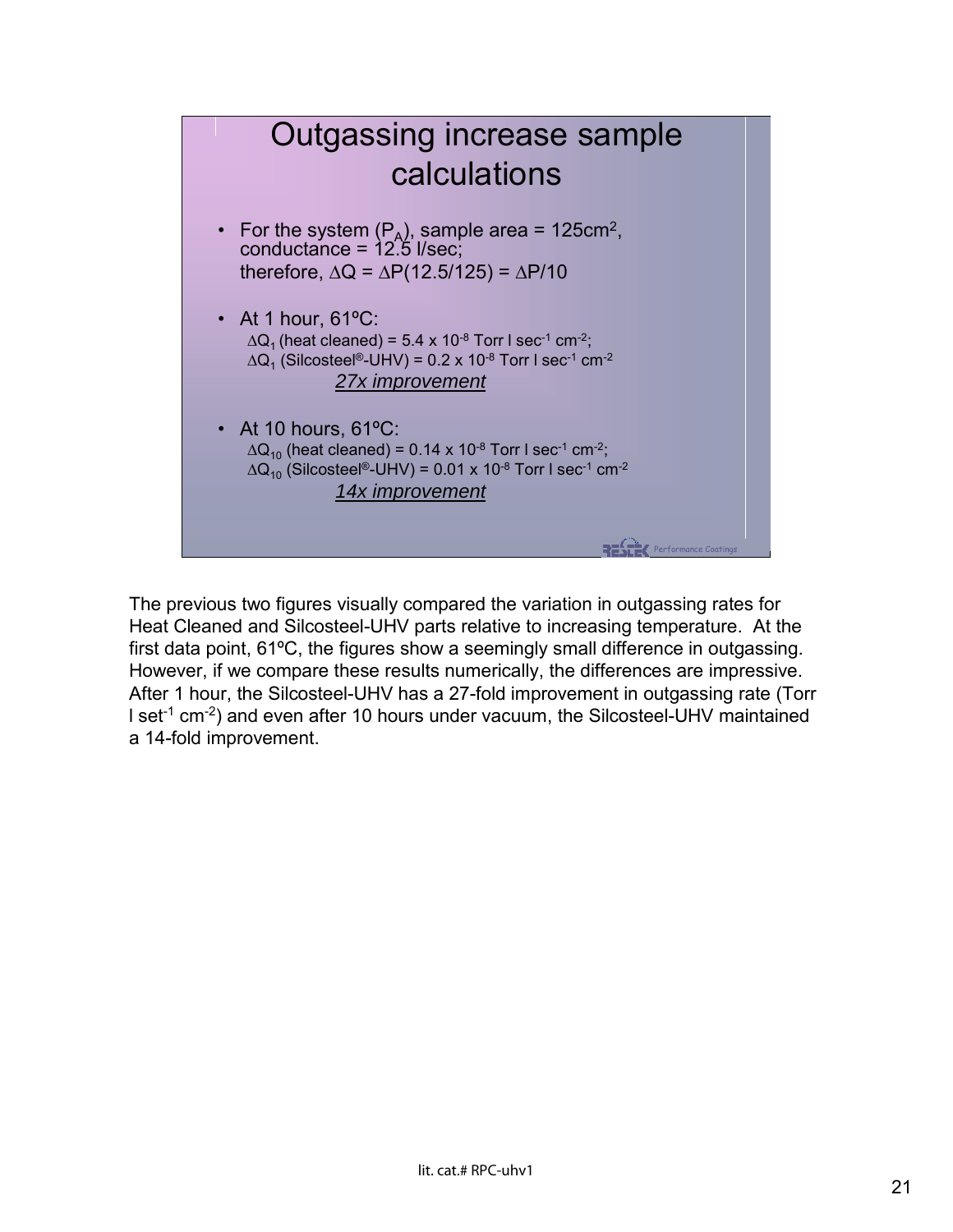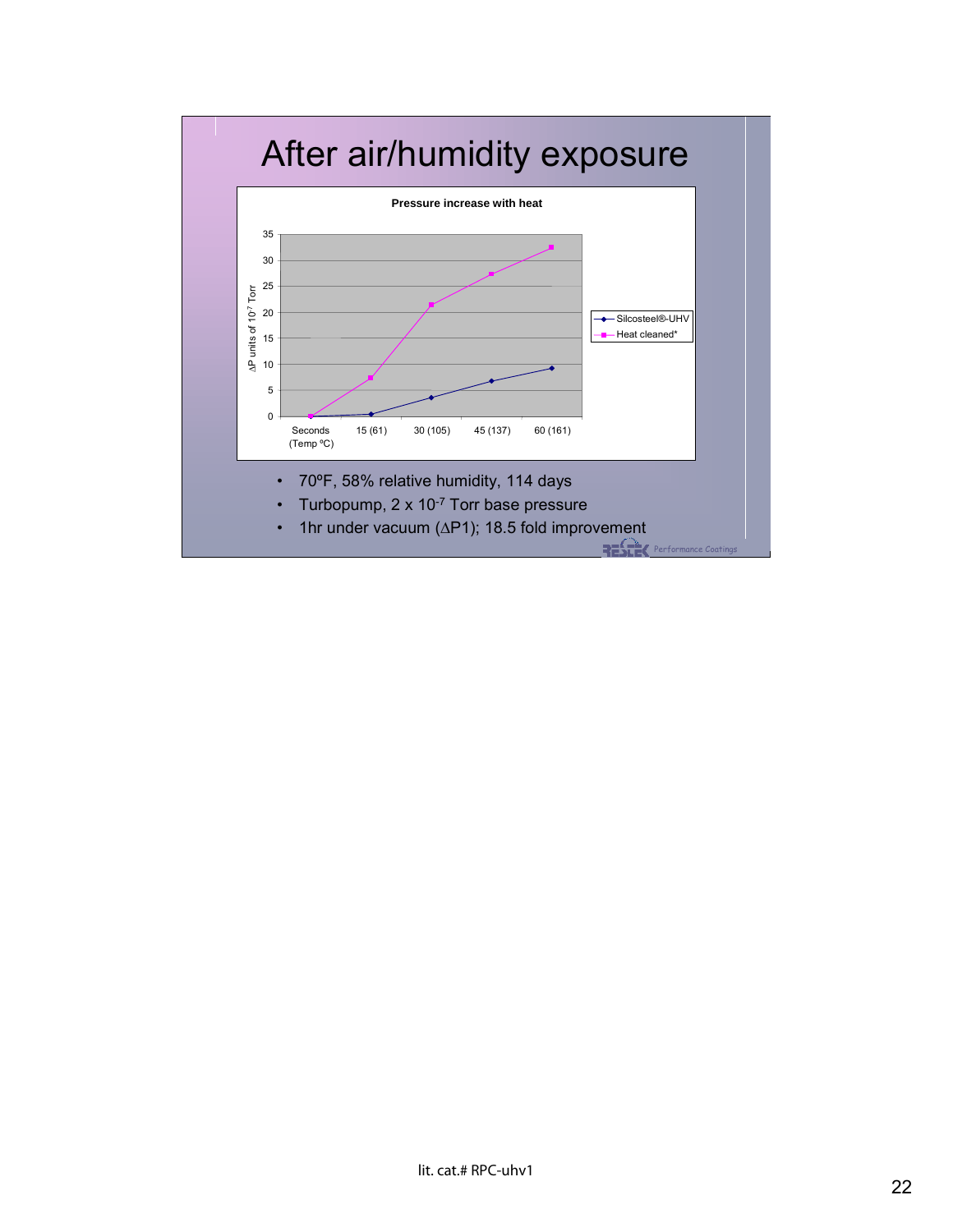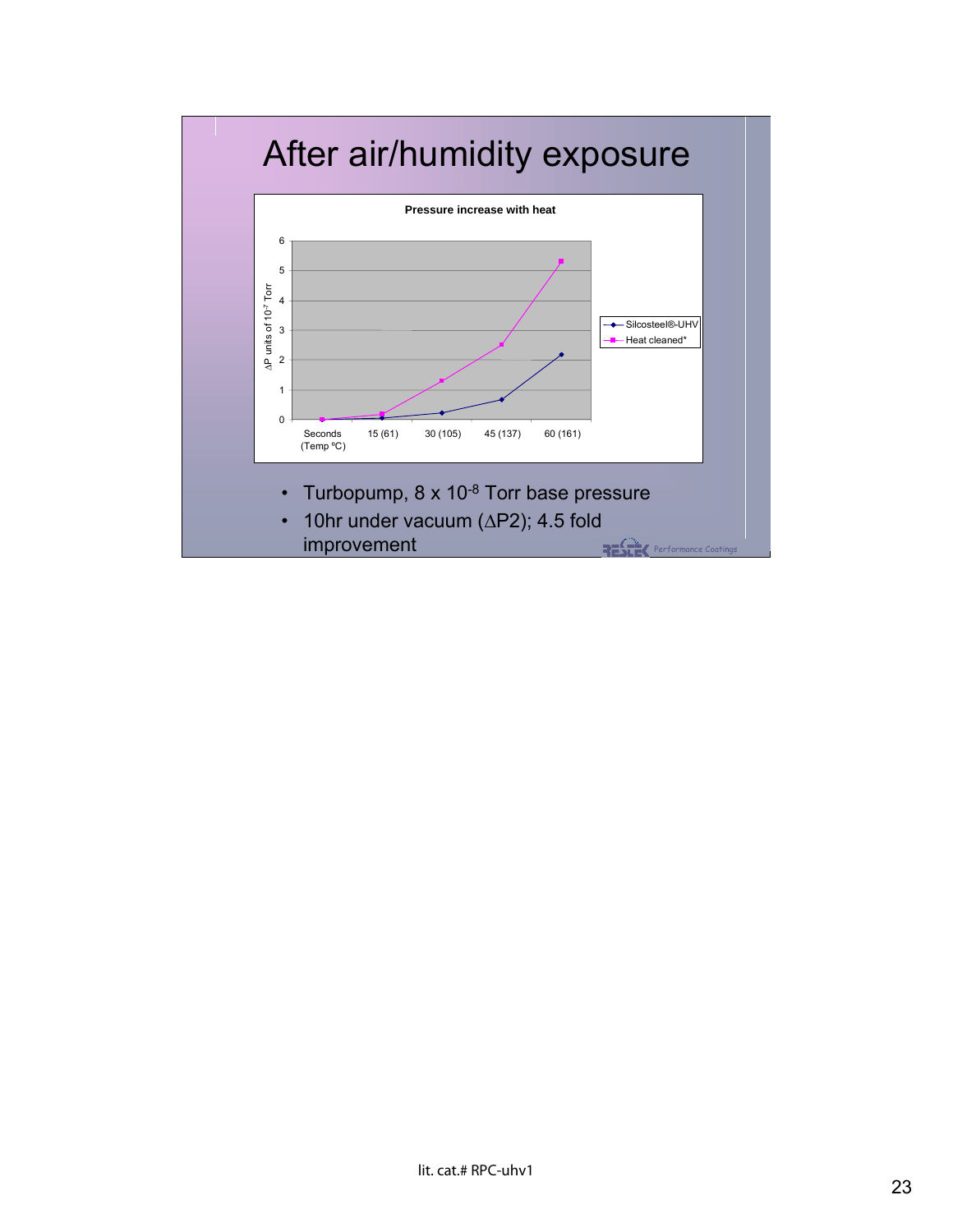

Initial electronic performance data indicates that although the Silcosteel layer itself is not conductive along a parallel axis, there are microscopic pinholes that allow the penetration of charge through the thin film and then conductivity along the steel substrate. Measurements on coated pieces have confirmed this phenomenon.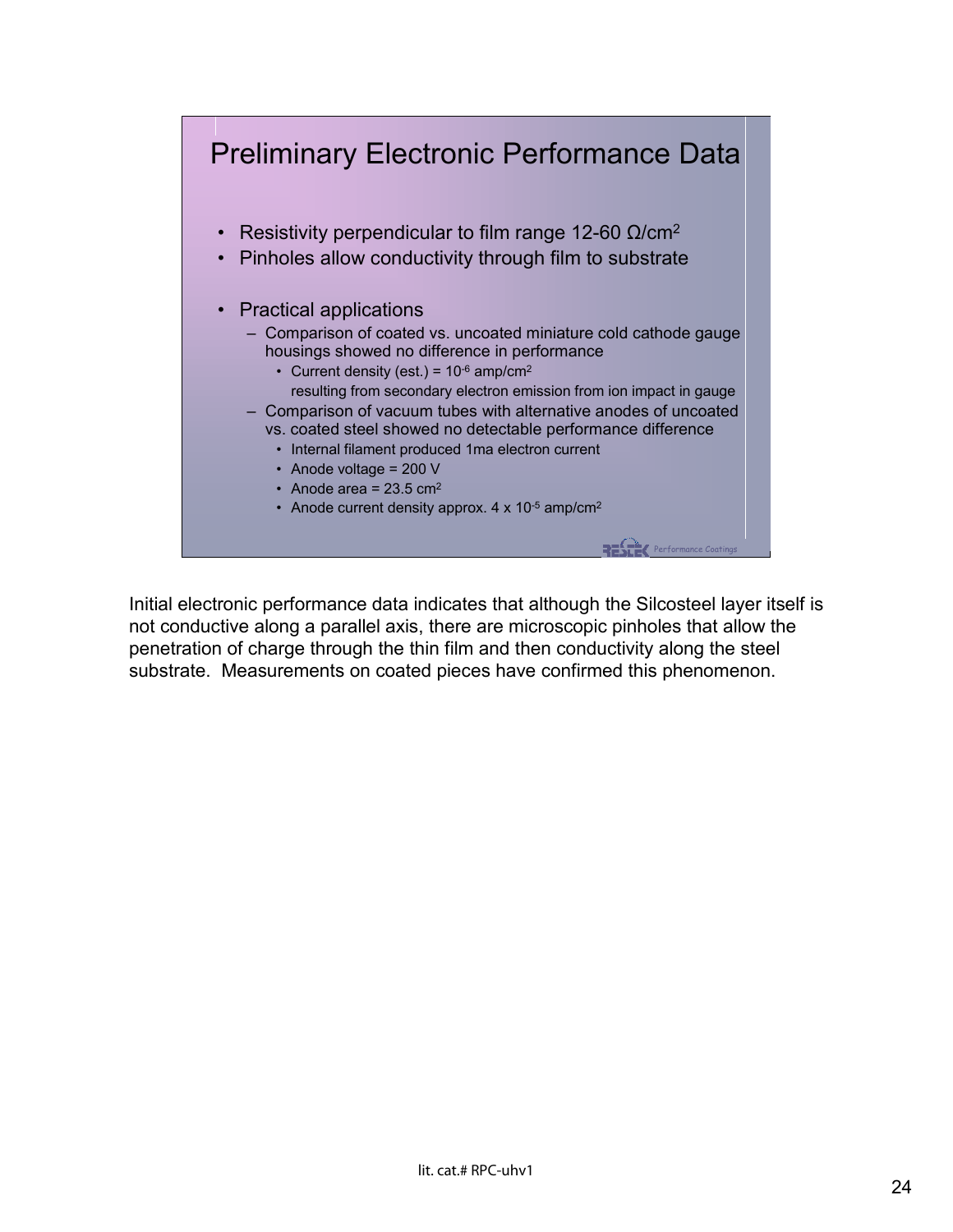

The coatings studied have illustrated a decrease in cleaned Stainless Steel outgassing greater than an order of magnitude. Initial studies in electronic and galling characteristics have been favorable and are ongoing. Future evaluation plans include hydrogen permeability and the performance of a completely coated system.